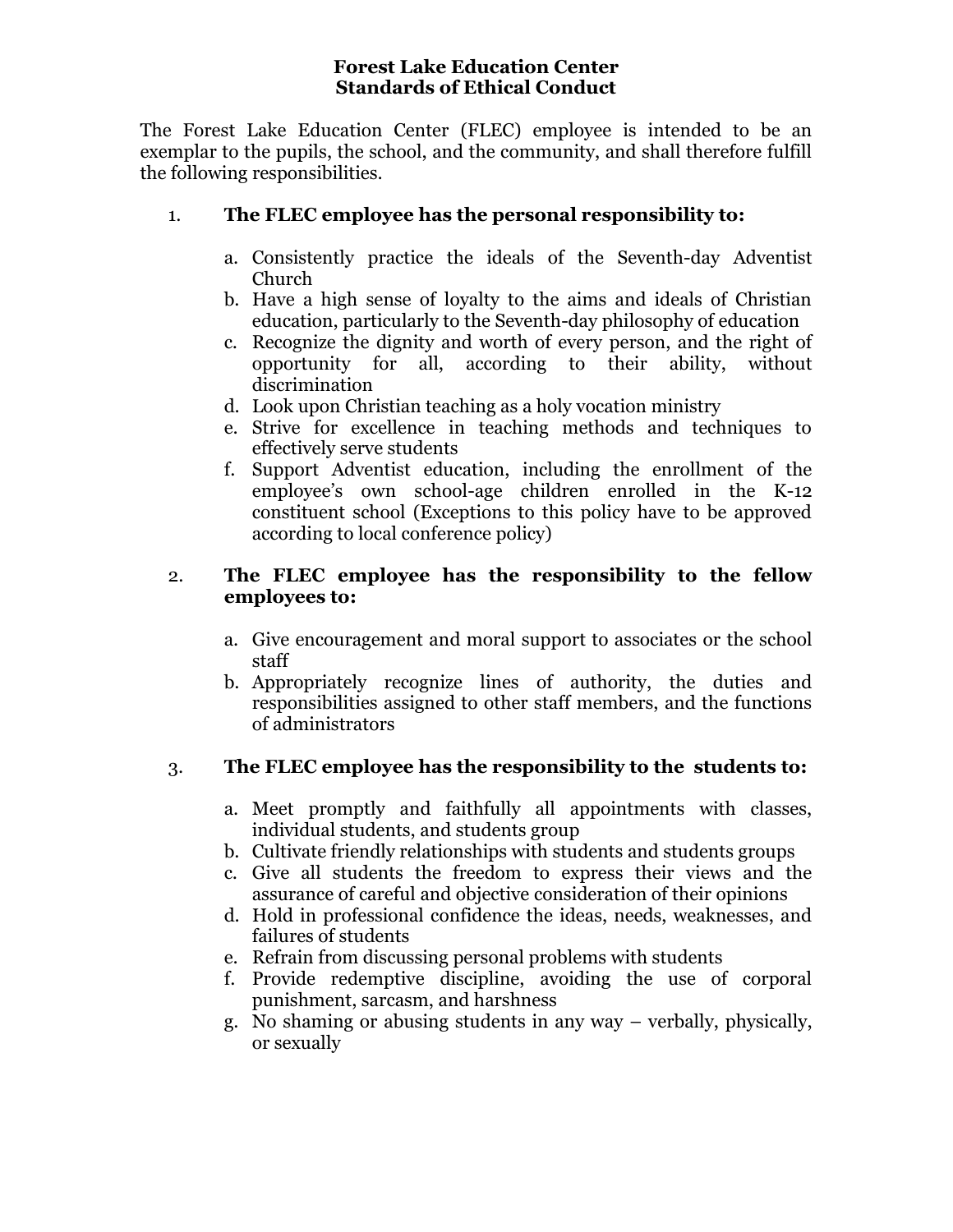### 4. **The FLEC employee has the responsibility to the school to:**

- a. Demonstrate loyalty to the school by observing its regulations and policies
- b. Participate in activities and programs sponsored by the school, and willingly accept and carry assigned responsibilities
- c. Refrain from discussing confidential or official information with unauthorized persons
- d. Carry out job assignments, and follow a supervisor's reasonable orders, directives, and recommendations, direct or implied

### 5. **The FLEC employee has the responsibility to parents/guardians to:**

- a. Provide regular communication with the home regarding:
	- 1. Academic, social, and spiritual progress
	- 2. School events
- b. Provide effective customer service

# **Training Requirement**

All instructional personnel and administrators are required as a condition of employment to complete training on these standards of ethical conduct.

# **Reporting Misconduct by Instructional Personnel and Administrators**

All employees and administrators have an obligation to report misconduct by instructional personnel and school administrators which affects the health, safety, or welfare of a student. Examples of misconduct include obscene language, drug and alcohol use, disparaging comments, prejudice or bigotry, sexual innuendo, cheating or testing violations, physical aggression, and accepting or offering favors. Reports of misconduct of employees should be made to: Mr. Chris Juhl (407) 862-7688 ext. 222.

Reports of misconduct committed by administrators should be made to: Mr. Frank Runnels, Vice-President for Education, Florida Conference Department of Education, (407) 644-5000.

Legally, sufficient allegations of misconduct by Florida certified educators will be reported to the Office of Professional Practices Services.

Policies and procedures for reporting misconduct by instructional personnel or school administrators, which affects the health, safety, or welfare of a student are posted on the workroom bulletin board and on our Web site at [www.myflec.com.](http://www.myflec.com/)